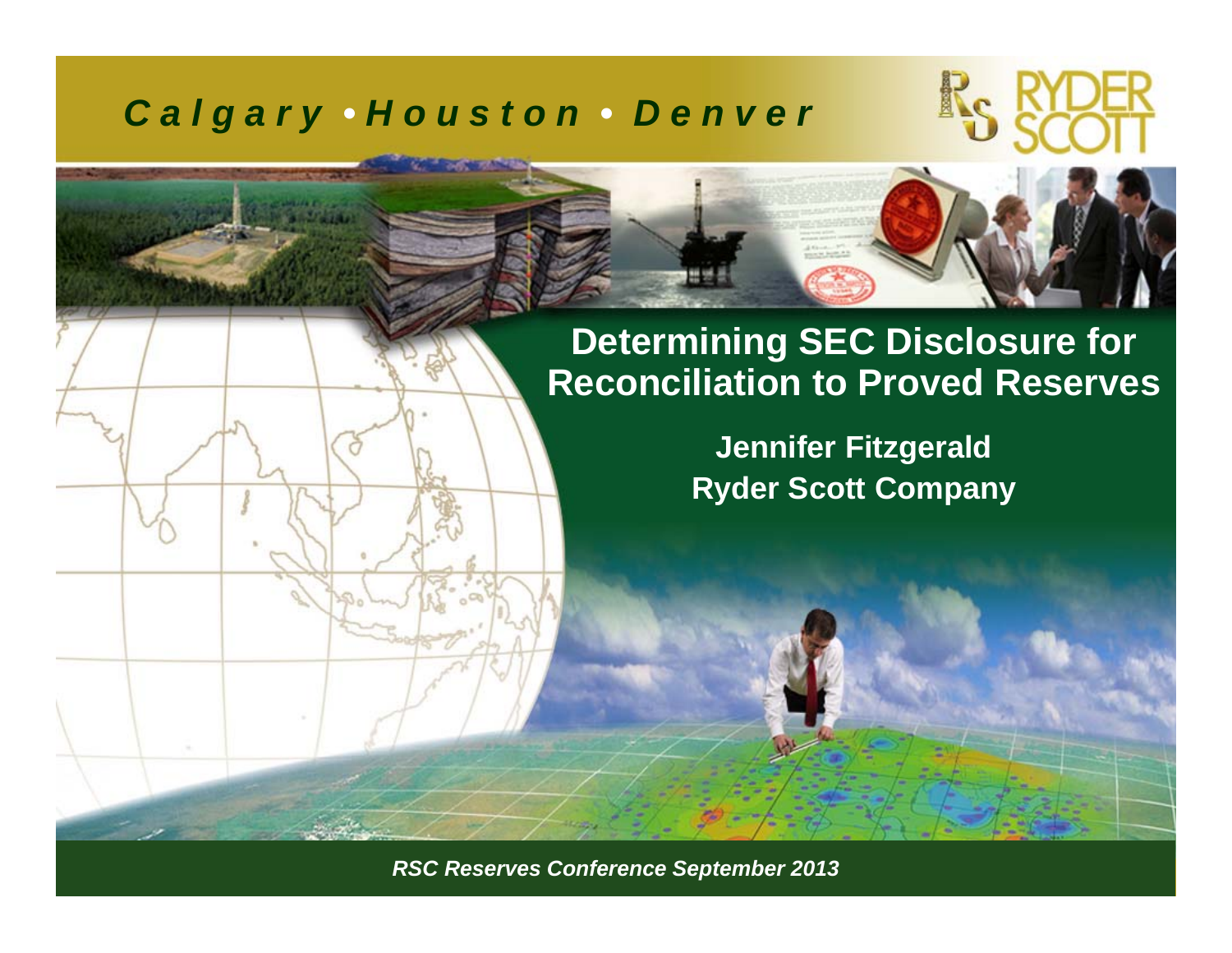# **Outline**



- Issue Summary
- $\bullet$ Relevant Regulations and Guidance
- Scenario 1 Proved locations limited to direct offsets
- Scenario 2 Proved locations within ring fence
- Scenario 3 Promotion and addition of offset locations
- $\bullet$ Interpretative Opinion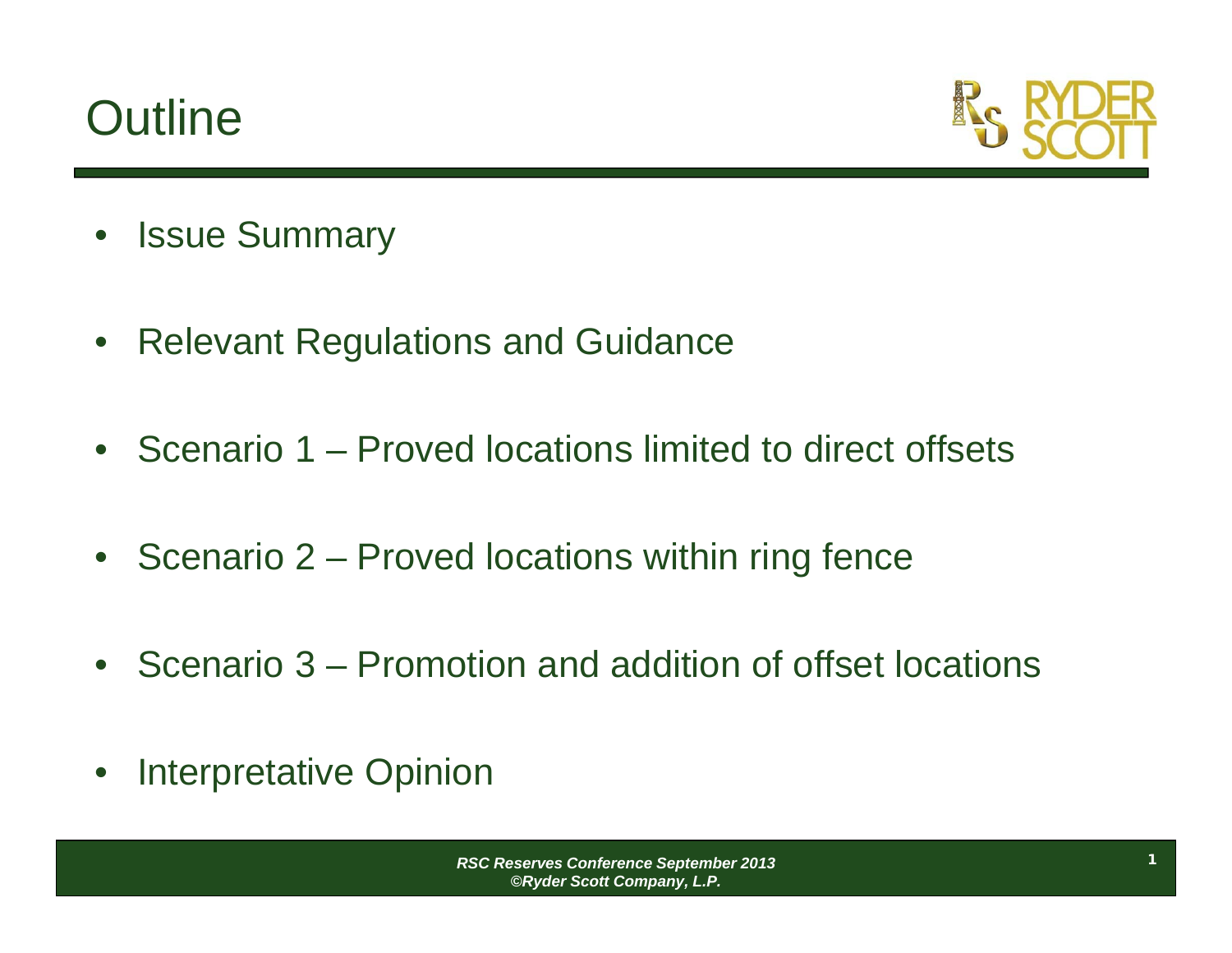

The comments conveyed herein represent informed opinions of the author about certain laws and regulations. The applicability of the interpretative guidance provided should be considered on <sup>a</sup> case by case basis.

Opinions expressed regarding U.S. SEC reserves reporting regulations may not be identical to advice to be obtained from the SECor other legal council.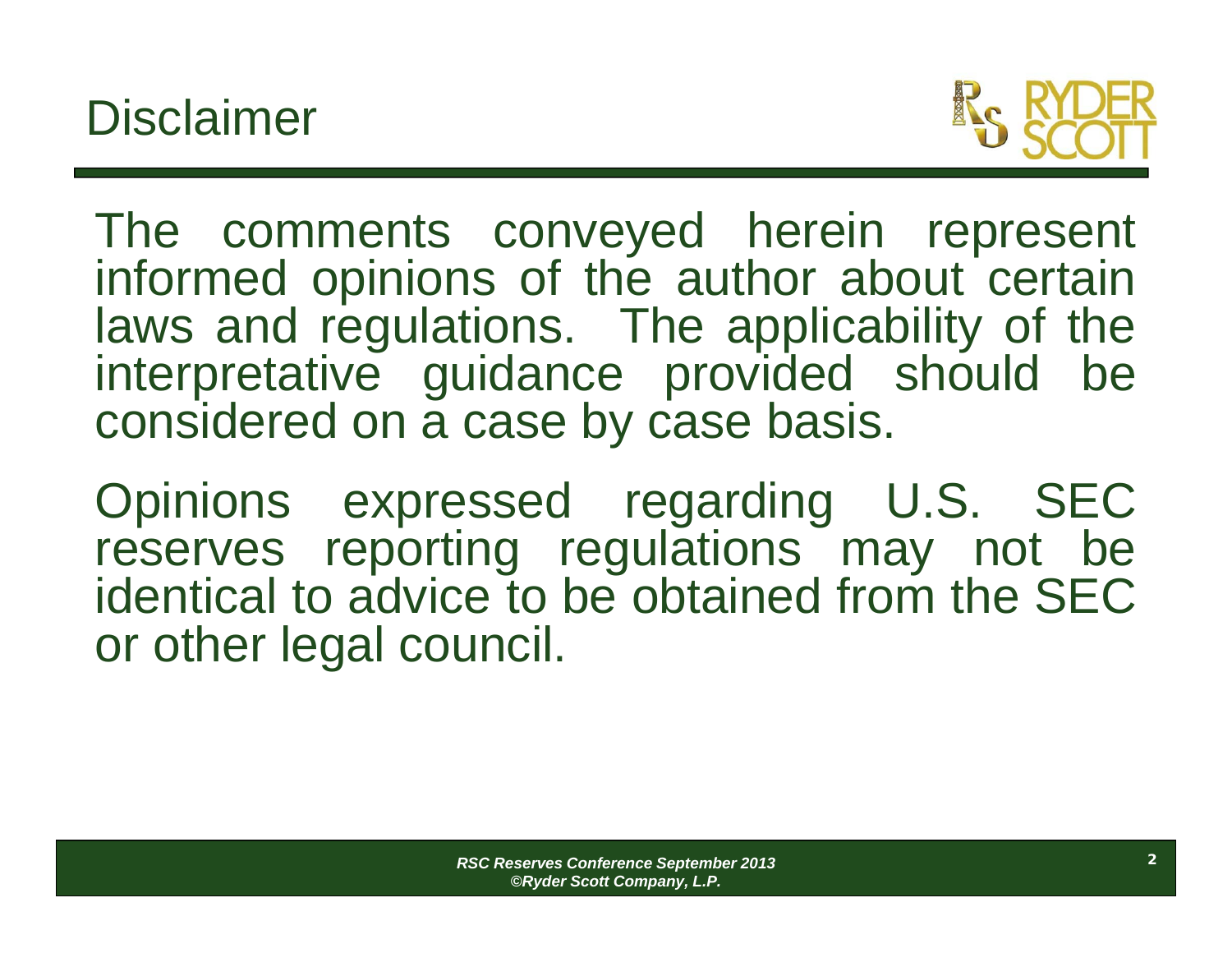# Issue Overview



FASB Topic 932 Reconciliation for Proved Reserves

#### **Issue**

How are reserve changes due to drilling of non-proved locations within known boundary of shale plays recognized in reconciliation of annual reports filed with the SEC?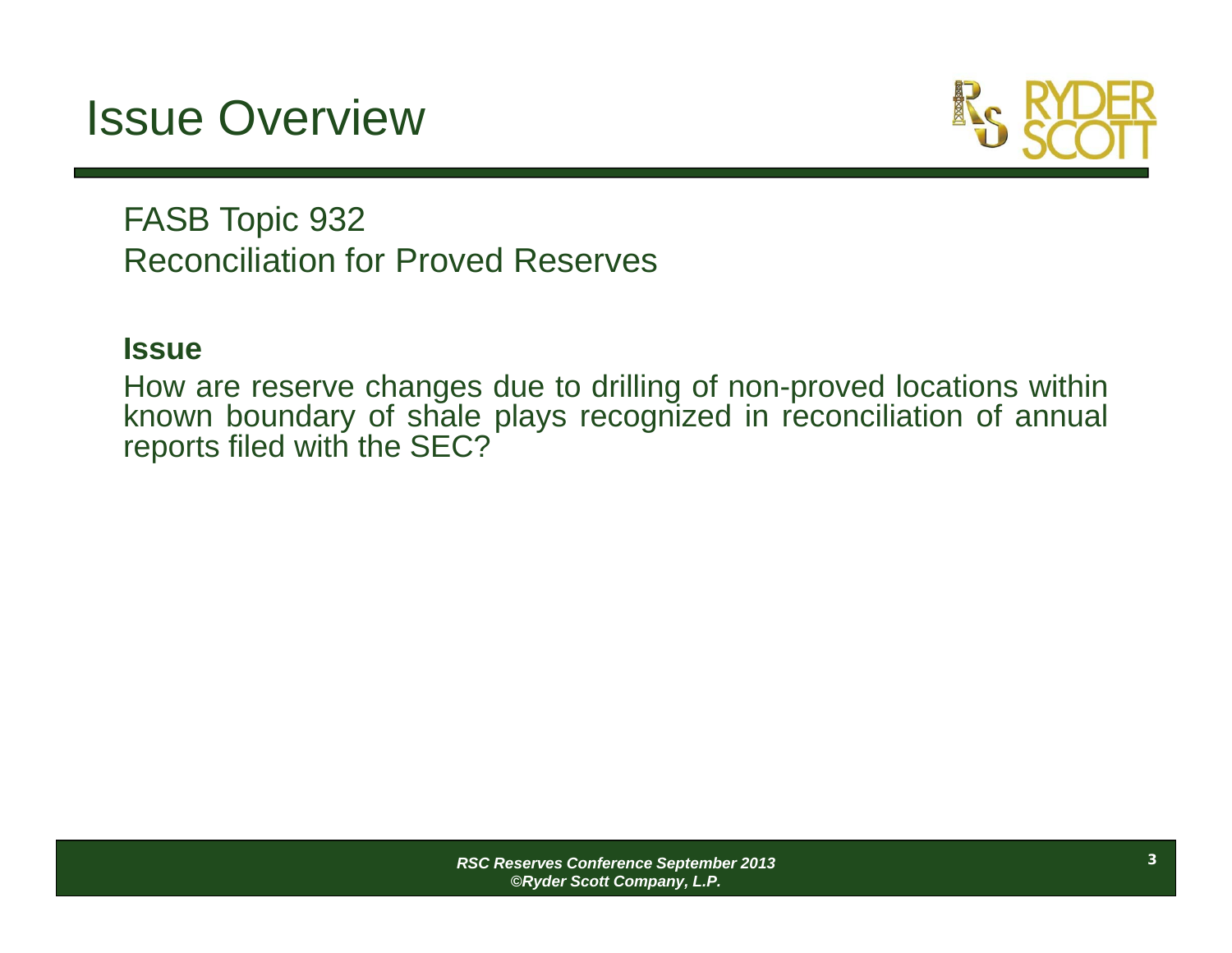# Issue Overview



FASB Topic 932 Reconciliation for Proved Reserves

#### **Observation**

The language contained in 932-235-50-5 defines <sup>a</sup> framework to track changes in proved reserves. The key criteria is to determine whether or not the location increases the proved acreage. It is important to distinguish the difference between proved acreage and known accumulation.

#### **Interpretative Opinions on Disclosure**

This document will explore various sources of guidance and offer an interpretative opinion relating to questions of disclosure.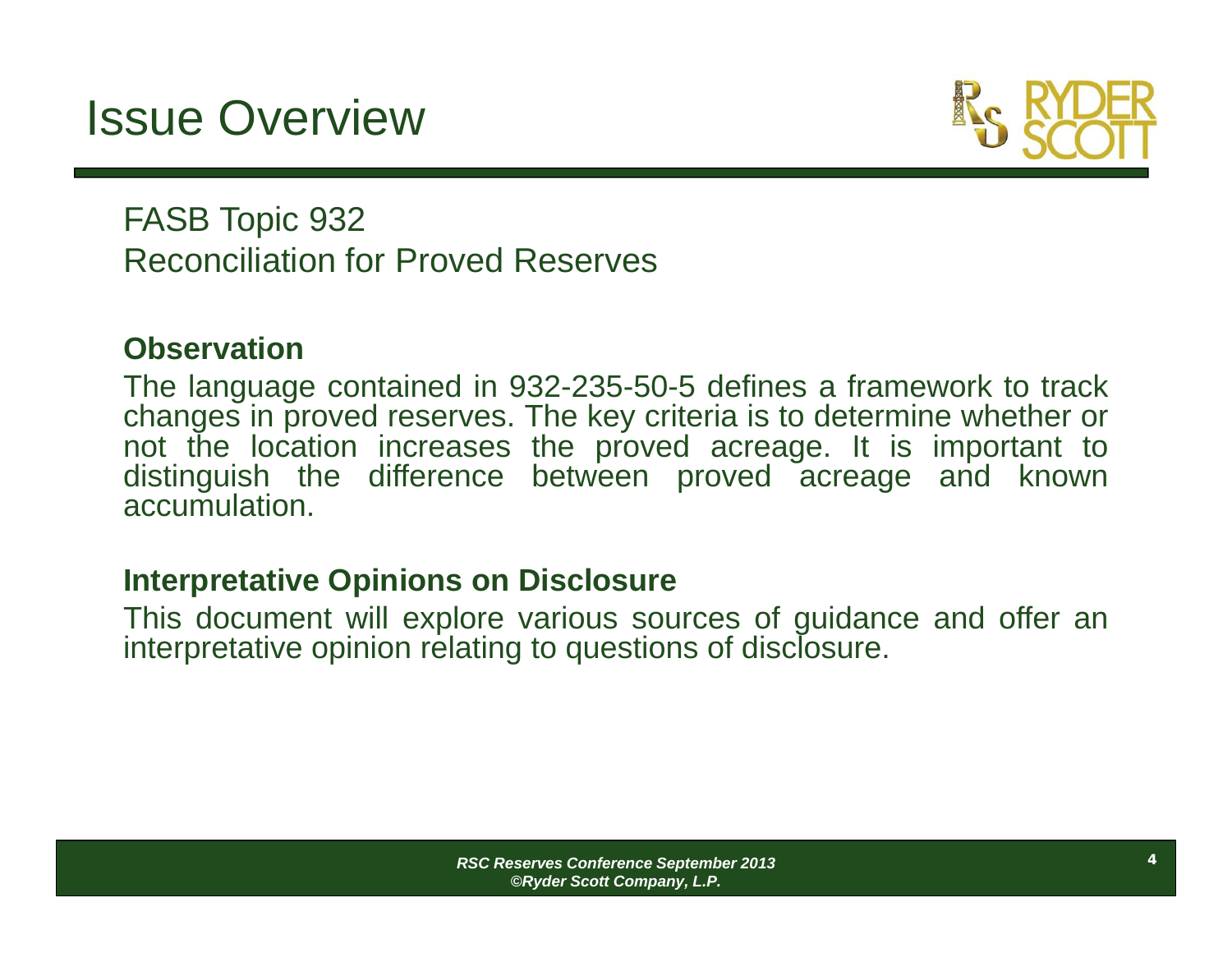## Issue Overview



FASB Topic 932 Reconciliation for Proved Reserves

Do we reconcile drilling of non-proved locations within the known boundaries of <sup>a</sup> shale play or other unconventional reservoir as:

**1a.** Extensions**or1b.** Improved Recovery **or1c.** Revisions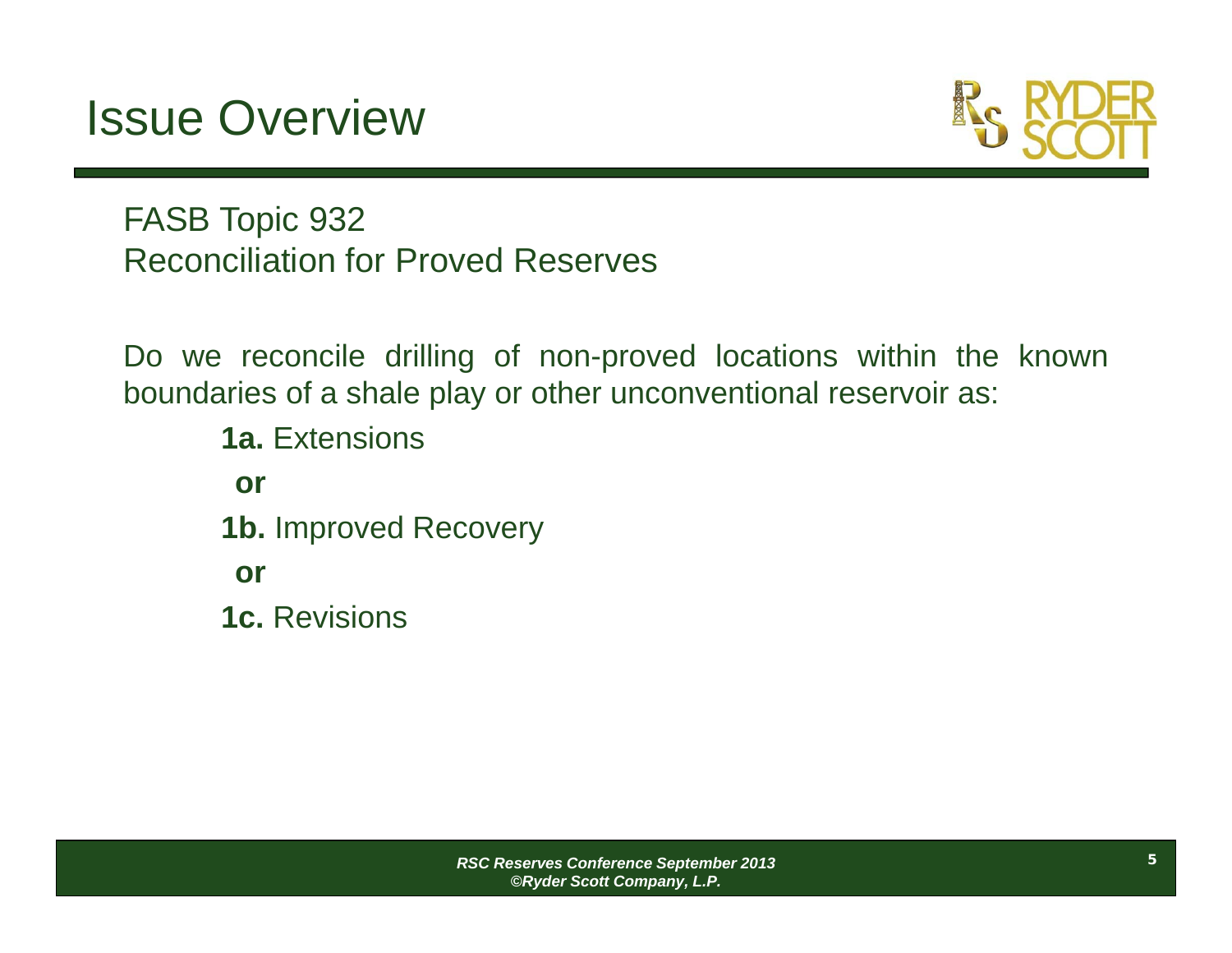

#### 932-235-50-5 Proved Oil and Gas Reserve Quantities.1

- Changes in the net quantities of an entity's proved reserves of oil and of gas during the year shall be disclosed. Changes resulting from all of the following shall be shown separately with *appropriate explanation of significant changes:*
- a. Revisions of previous estimates. Revisions represent changes in previous estimates of proved reserves, either upward or downward, resulting from new information (except for an increase in proved acreage) normally obtained from development drilling and production *history or resulting from <sup>a</sup> change in economic factors.*
- b. Improved recovery. Changes in reserve estimates resulting from application of improved recovery techniques shall be shown separately, if significant. If not significant, such changes *shall be included in revisions of previous estimates.*
- *c. Purchases of minerals in place.*
- d. Extensions and discoveries. Additions to proved reserves that result from either of the *following:*
	- 1. Extension of the proved acreage of previously discovered (old) reservoirs through *additional drilling in periods subsequent to discovery*
	- 2. Discovery of new fields with proved reserves or of new reservoirs of proved reserves in *old fields.*
- *e. Production.*
- *f. Sales of minerals in place.*

**<sup>1</sup>**Source: Topic 932, FASB Accounting Standards Update, Extractive Activities – Oil and Gas, No. 2010-03, released January 2010.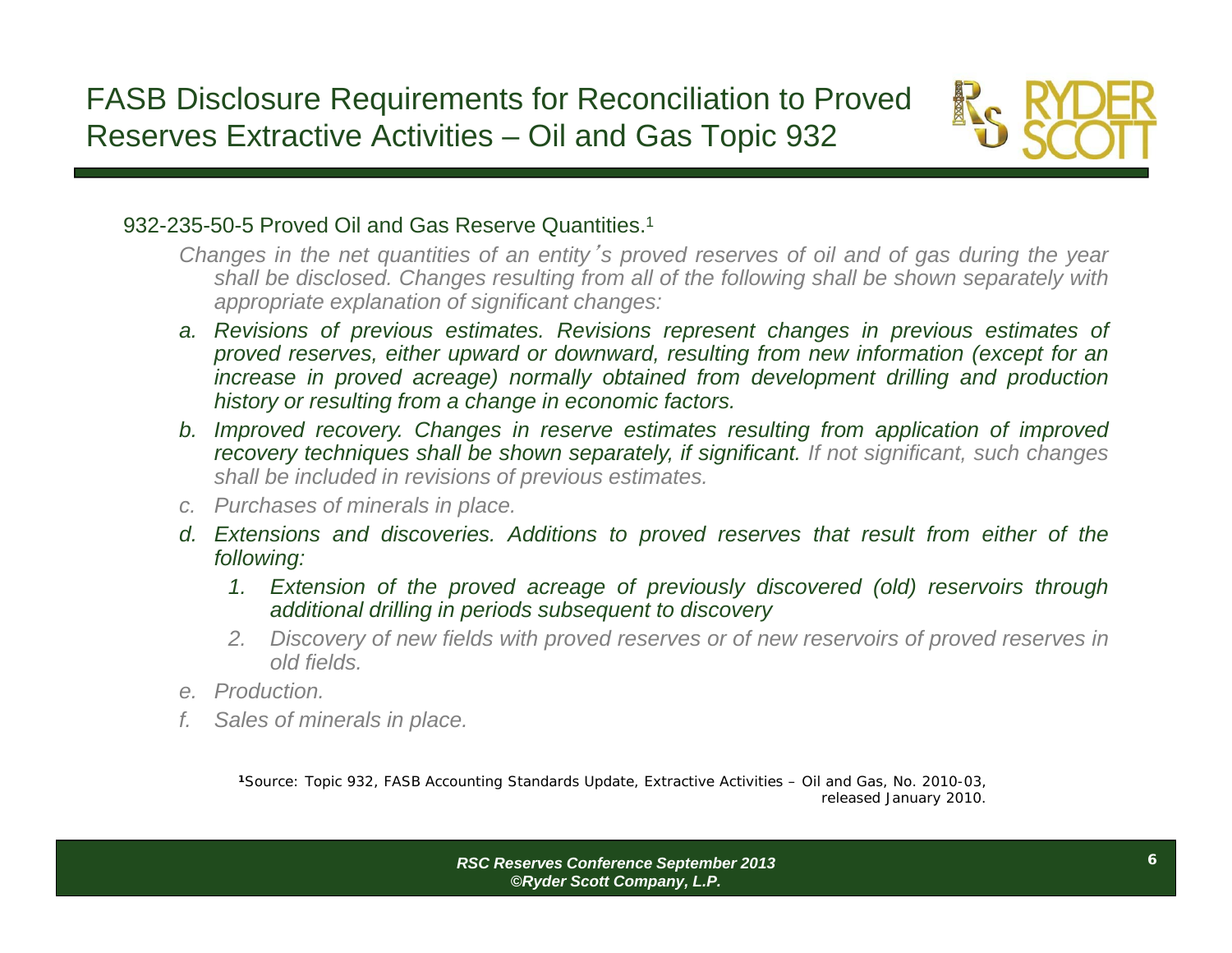### Reconciliation of Proved Reserves: Determination of Proved Acreage versus Known Accumulation



Drilling of Non-Proved Locations Within the Known Boundary of a Shale Play or Other Unconventional Reservoir

**Known Accumulation**

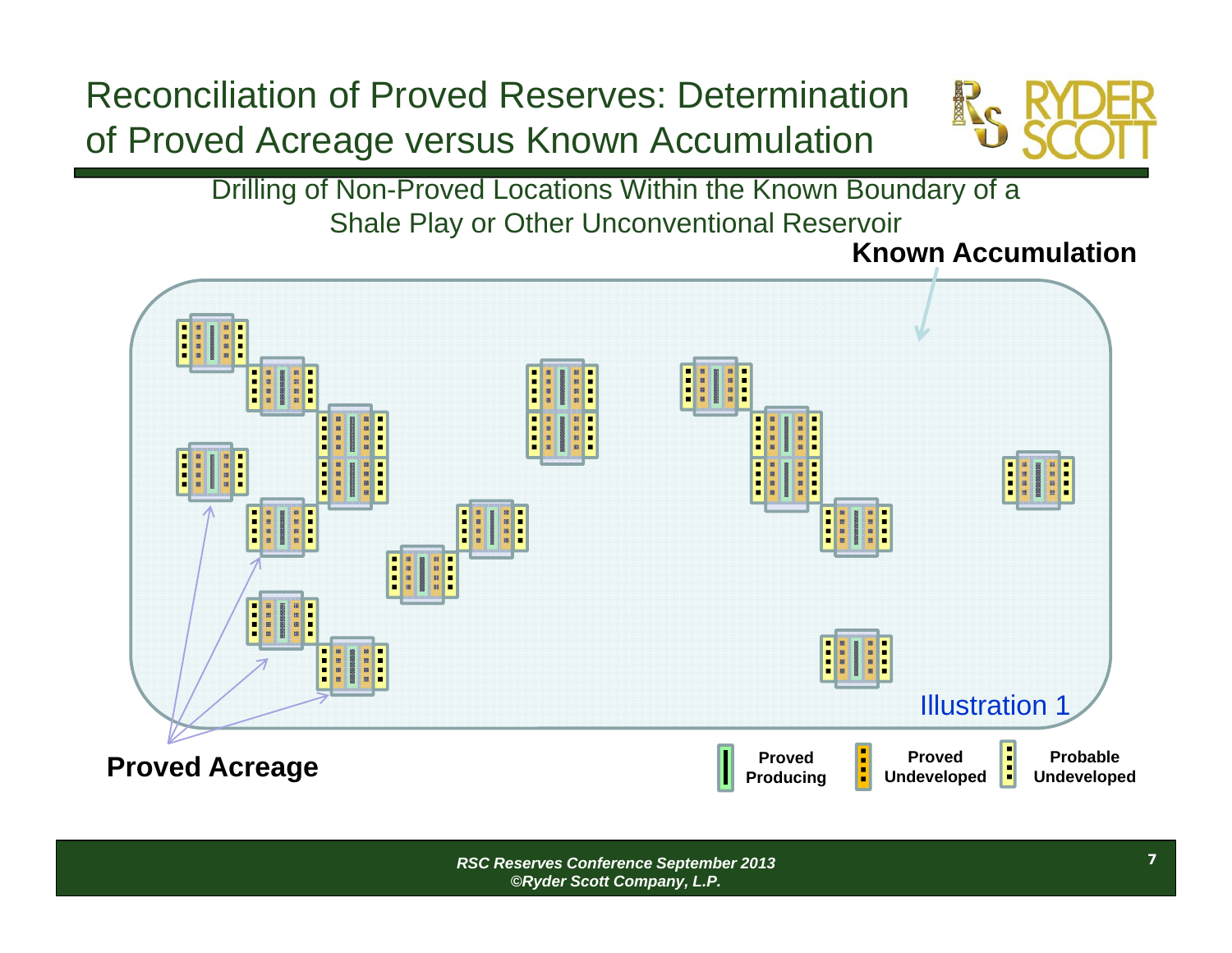

Drilling of Non-Proved Locations Within the Known Boundary of a Shale Play or Other Unconventional Reservoir

| <b>Probable</b> | <b>Proved</b><br>Undeveloped Undeveloped Producing Undeveloped Undeveloped | <b>Proved</b> | <b>Proved</b> | <b>Probable</b> |
|-----------------|----------------------------------------------------------------------------|---------------|---------------|-----------------|
|                 |                                                                            |               |               |                 |

Illustration 2

**Scenario 1**Proved locations limited to direct offset to existing production.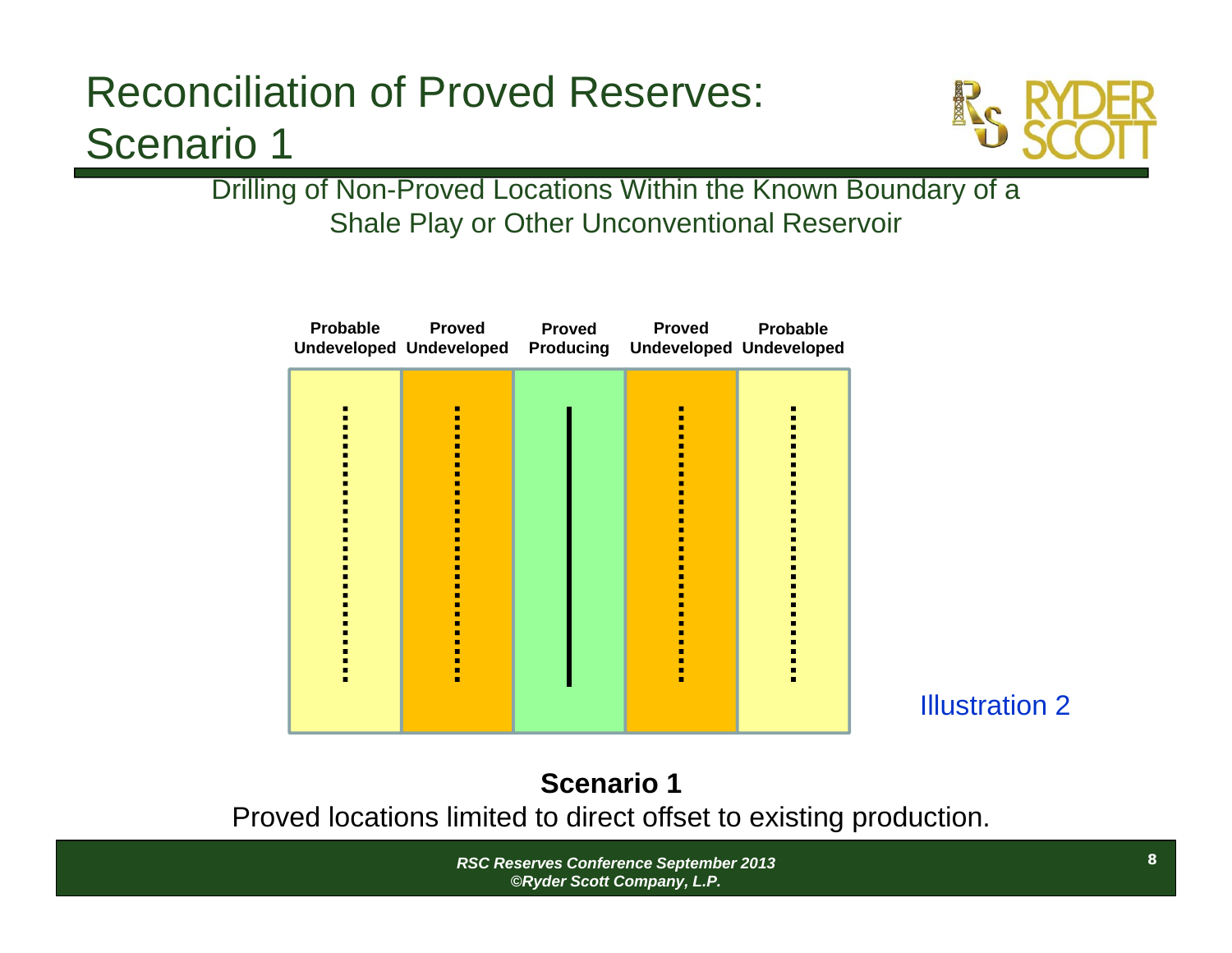

Drilling of Non-Proved Locations Within the Known Boundary of a Shale Play or Other Unconventional Reservoir

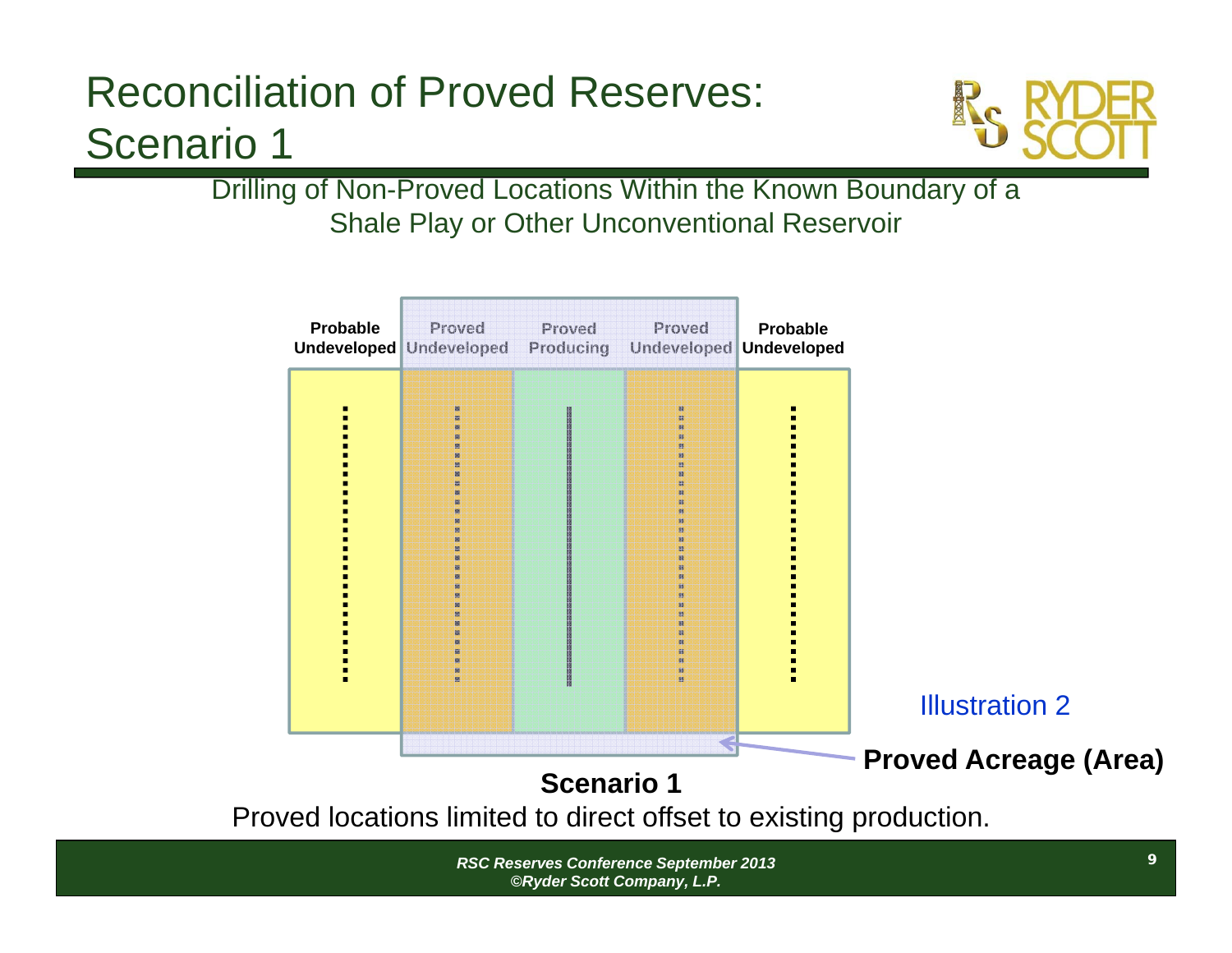

Drilling of Non-Proved Locations Within the Known Boundary of a Shale Play or Other Unconventional Reservoir

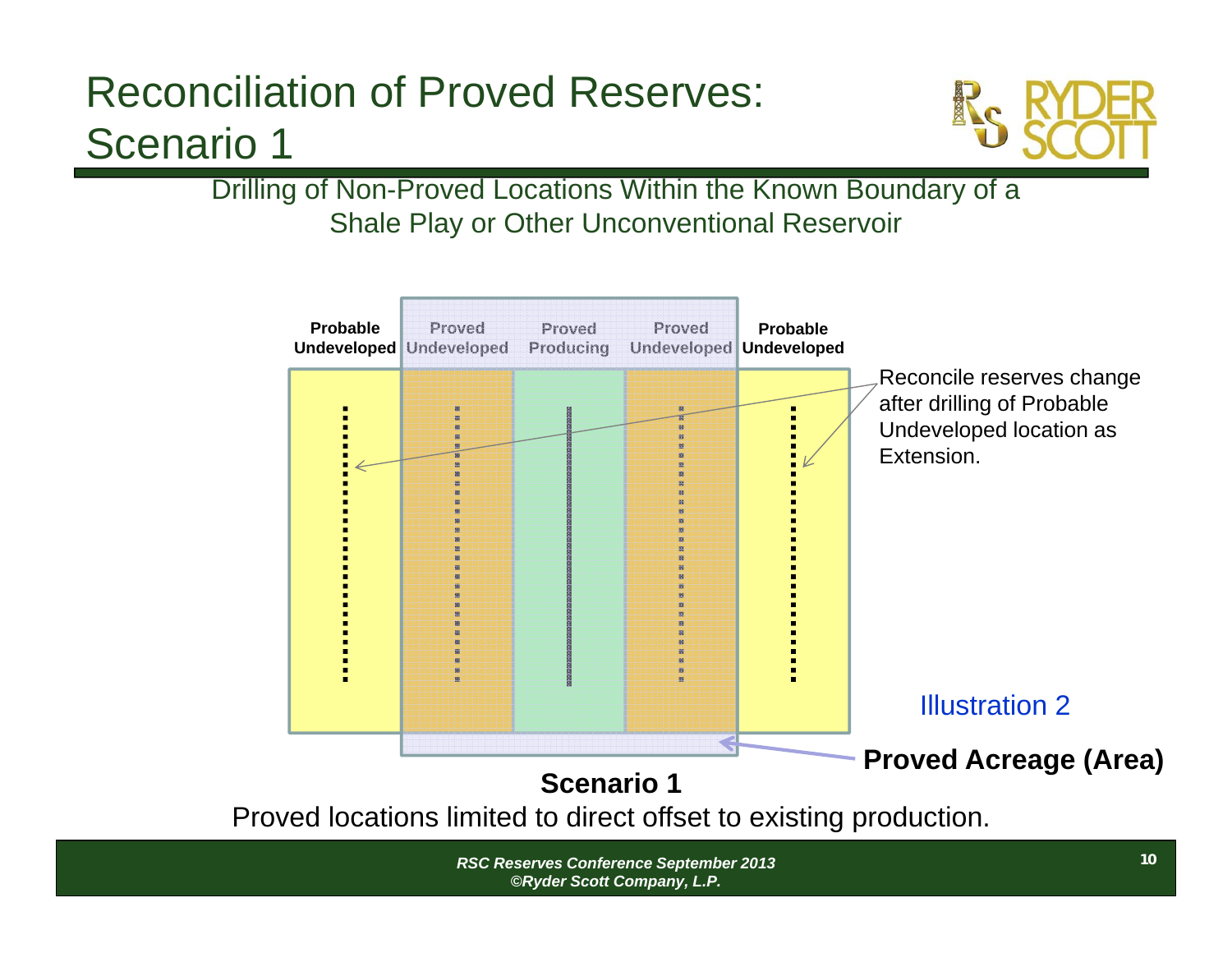

Drilling of Non-Proved Locations Within the Known Boundary of a Shale Play or Other Unconventional Reservoir

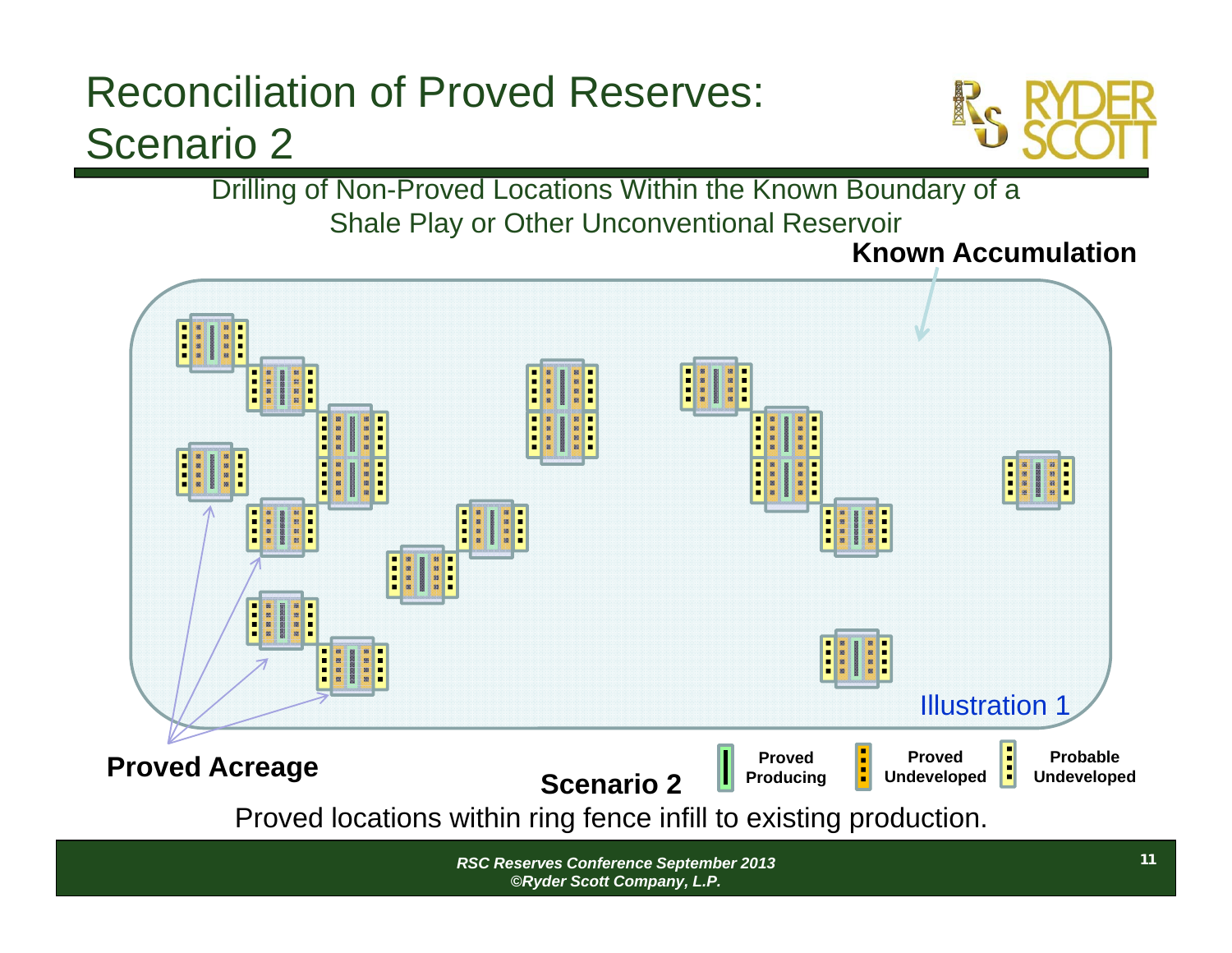

Drilling of Non-Proved Locations Within the Known Boundary of a Shale Play or Other Unconventional Reservoir

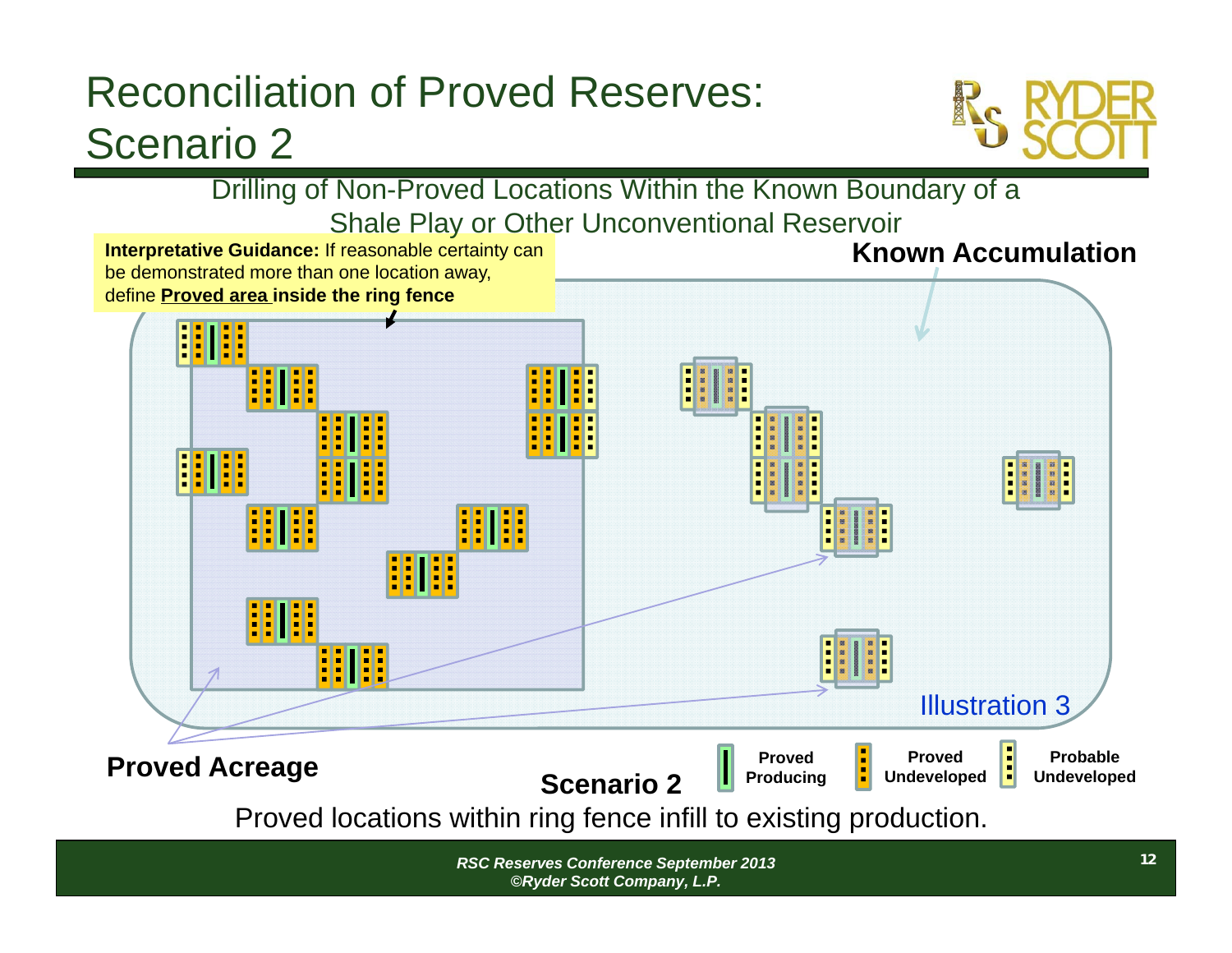

Drilling of Non-Proved Locations Within the Known Boundary of a Shale Play or Other Unconventional Reservoir

**Interpretative Opinion:** Reconcile reserves change after drilling of Probable Undeveloped location as an **Extension**.

#### **Known Accumulation**

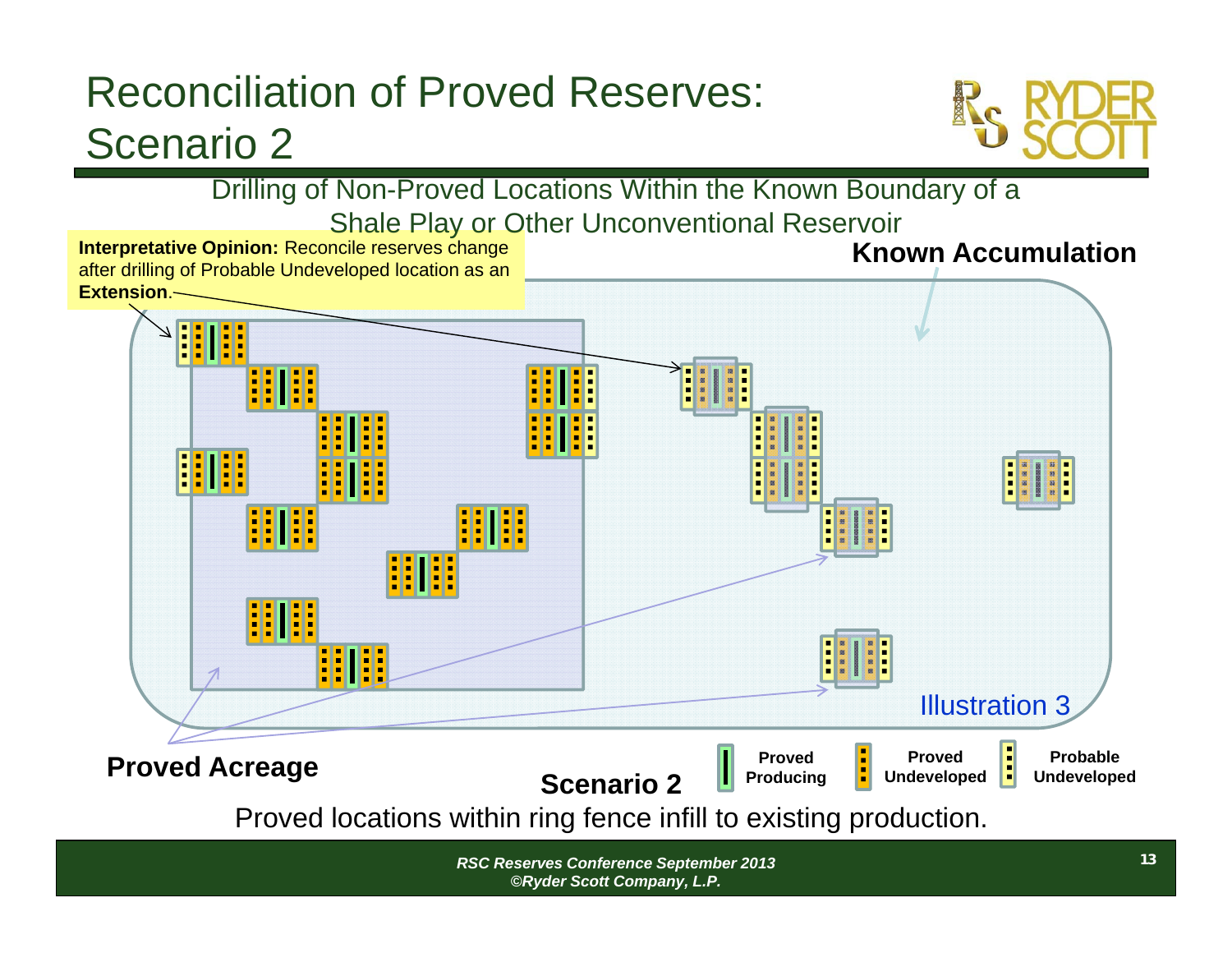

Drilling of Non-Proved Locations Within the Known Boundary of a Shale Play or Other Unconventional Reservoir

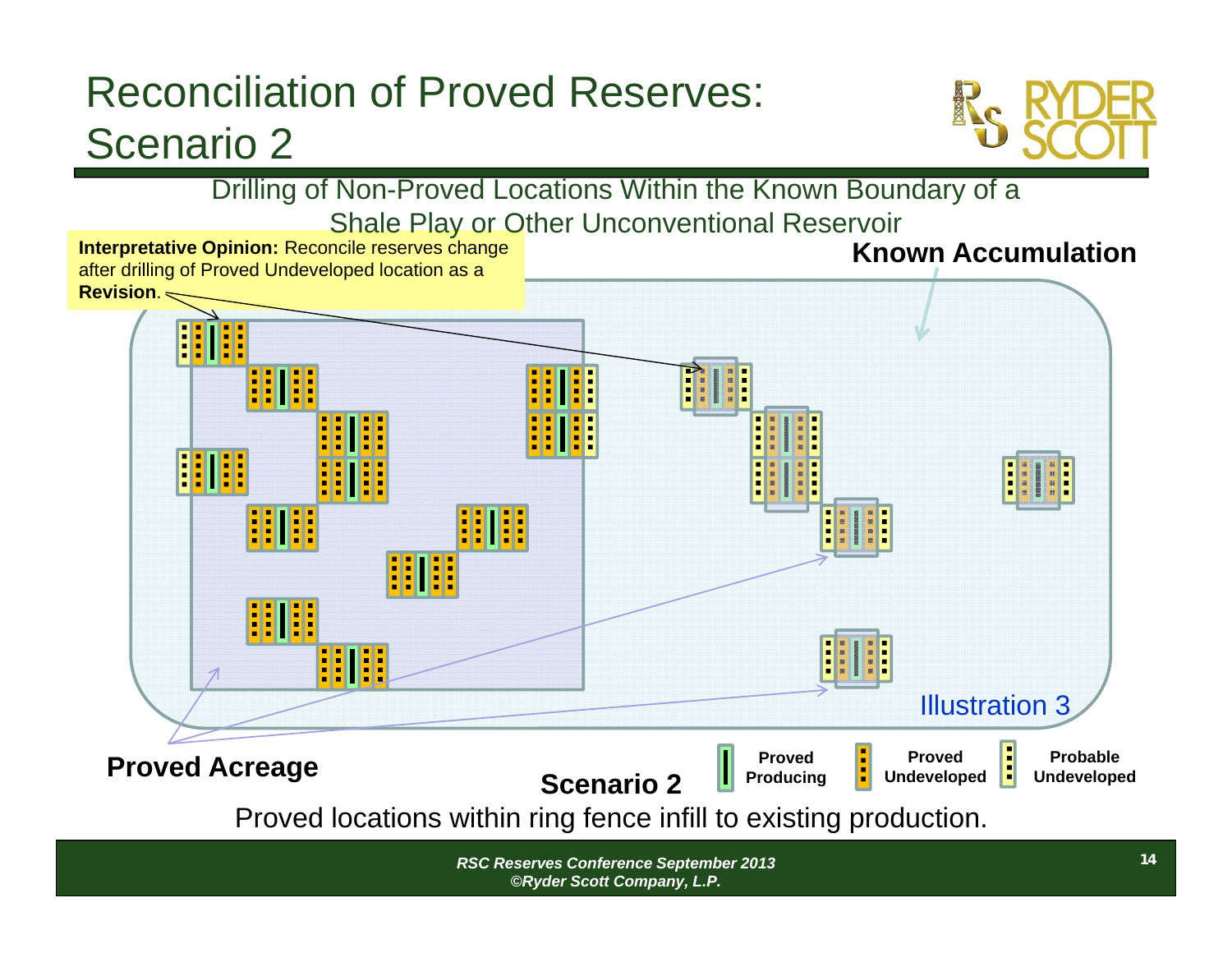

Drilling of Non-Proved Locations Within the Known Boundary of a Shale Play or Other Unconventional Reservoir

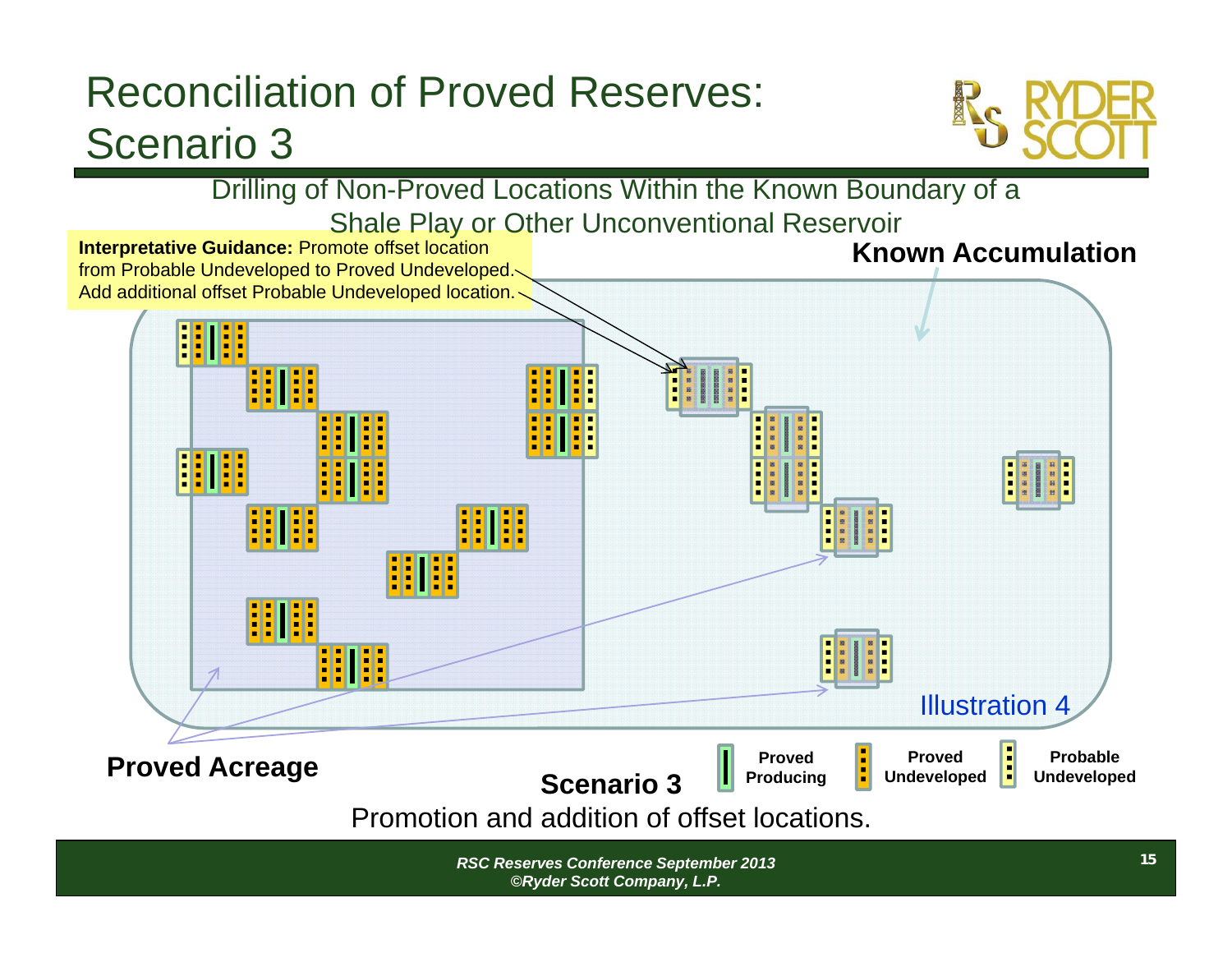

Drilling of Non-Proved Locations Within the Known Boundary of a Shale Play or Other Unconventional Reservoir

**Known AccumulationInterpretative Opinion:** Reconcile promotion from Probable Undeveloped to Proved Undeveloped as an **Extension**.

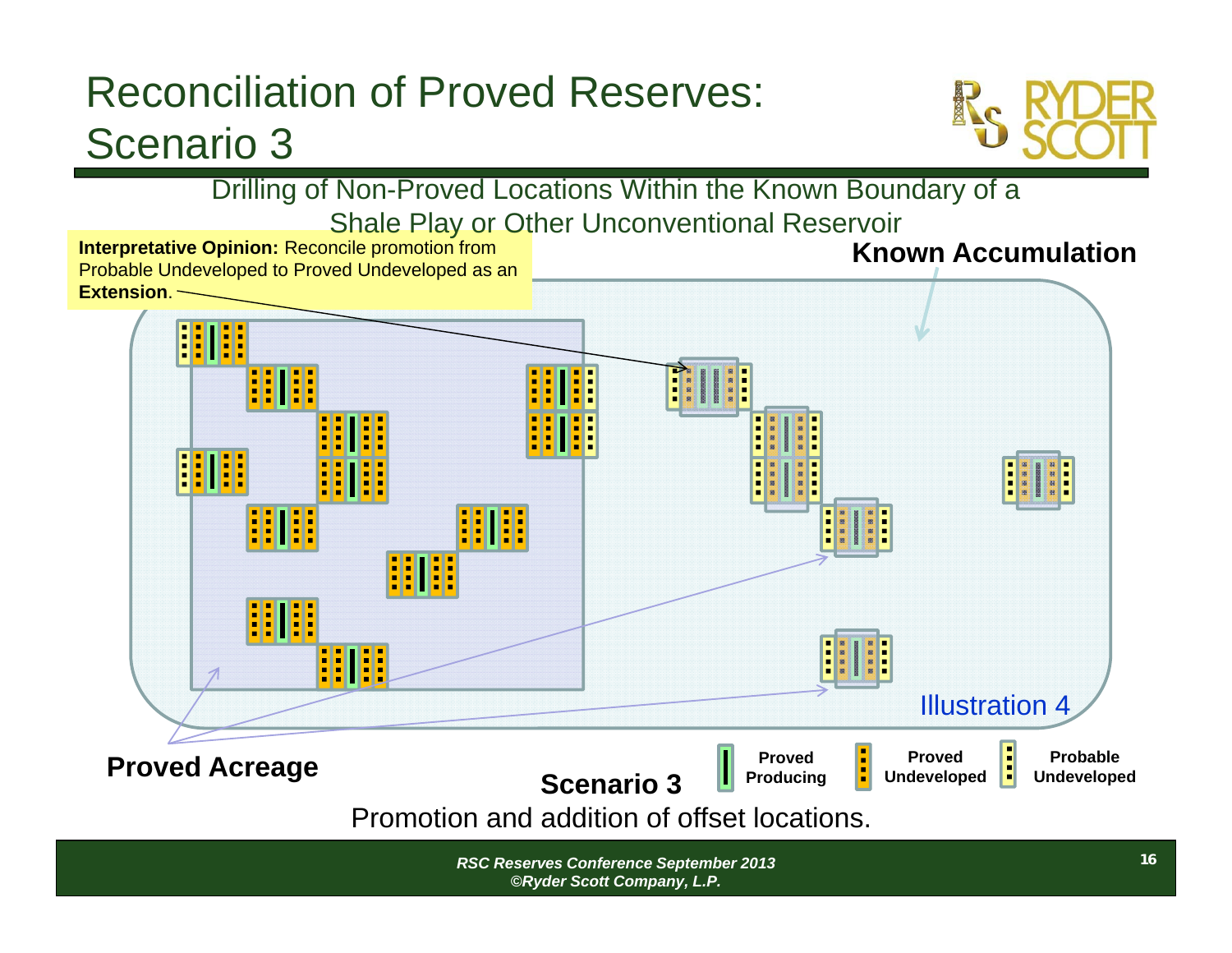

Drilling of Non-Proved Locations Within the Known Boundary of a Shale Play or Other Unconventional Reservoir

**Interpretative Opinion: Following year upon drilling, Known Accumulation**reconcile reserves change to Proved Undeveloped as a **Revision**. HI 88 I SE <u> : 111:</u> <u>HIII</u> Illustration 4**Proved Acreage Proved Acreage Examplement Acreage Examplement Acreage Examplement Acre Companion 2 Undeveloped Undeveloped Undeveloped Proved Proved Scenario 3Producing Undeveloped**

Promotion and addition of offset locations.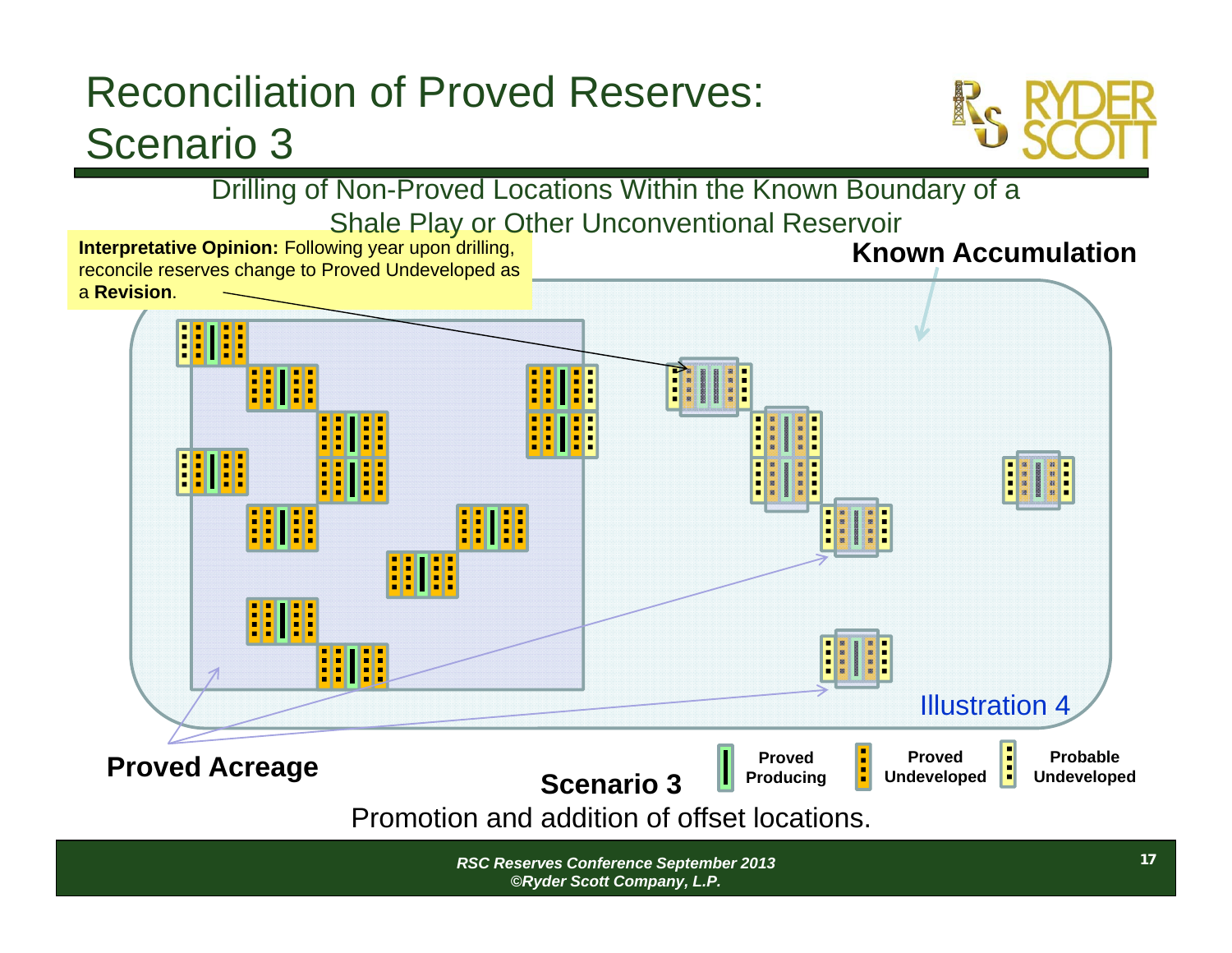

Drilling of Non-Proved Locations Within the Known Boundary of a Shale Play or Other Unconventional Reservoir

**Interpretative Guidance:** Addition of Probable Undeveloped location is not reconciled as part of reserves change to Proved. Reconcile as an Extension once drilled or promoted to Proved Undeveloped.

**Known Accumulation**

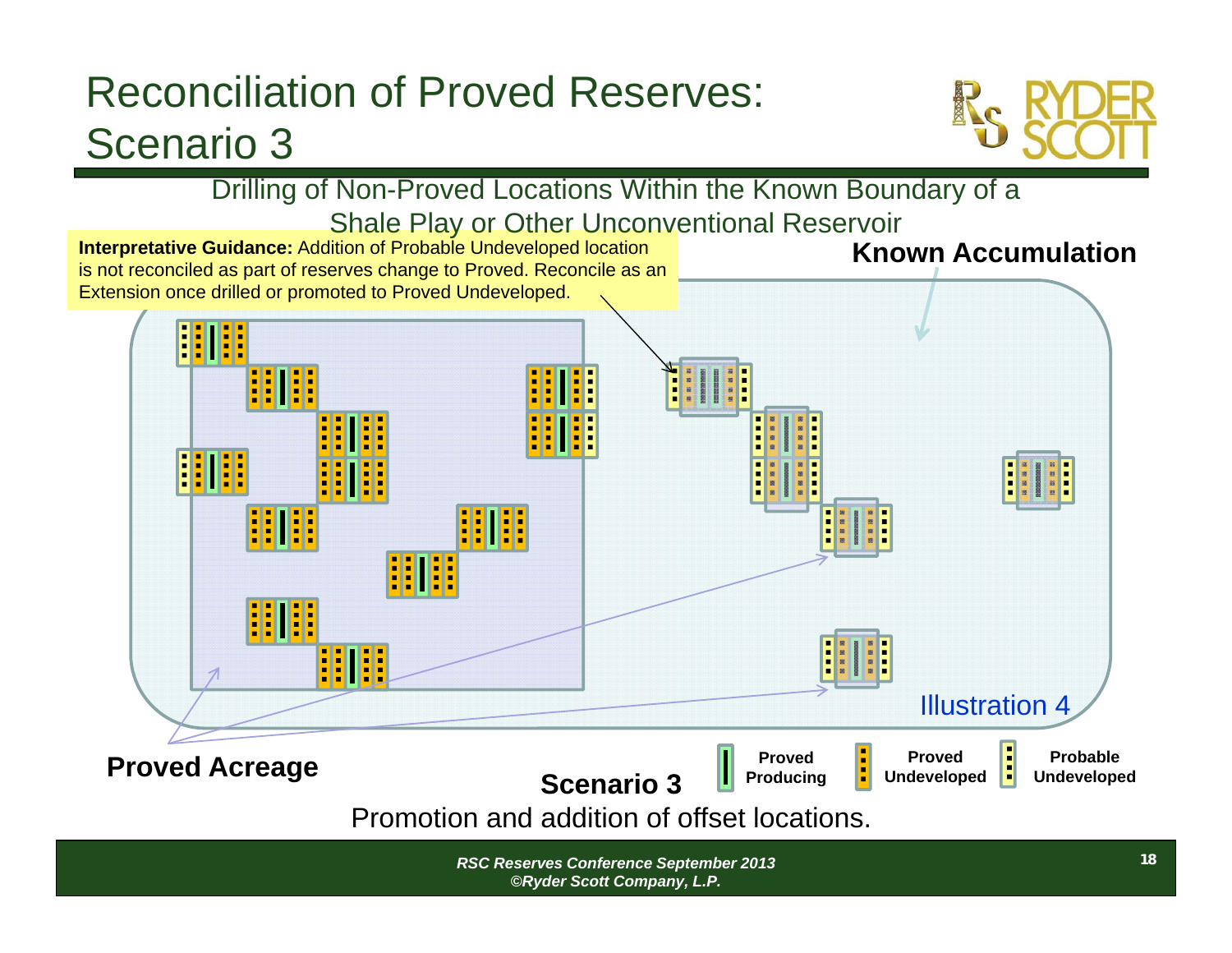

#### **Question:**

Do we reconcile drilling of non-proved locations within the known boundaries of <sup>a</sup> shale play or other unconventional reservoir as:

**1a.** Extensions**or1b.** Improved Recovery **or1c.** Revisions

### **Interpretative Opinion:**

Non-proved locations that extend the proved acreage, even within <sup>a</sup> known accumulation, should be reconciled in accordance with FASB Topic 932 as an Extension when drilled or promoted to proved. Proved acreage may be more than one direct offset away from existing production if reasonable certainty can be demonstrated.